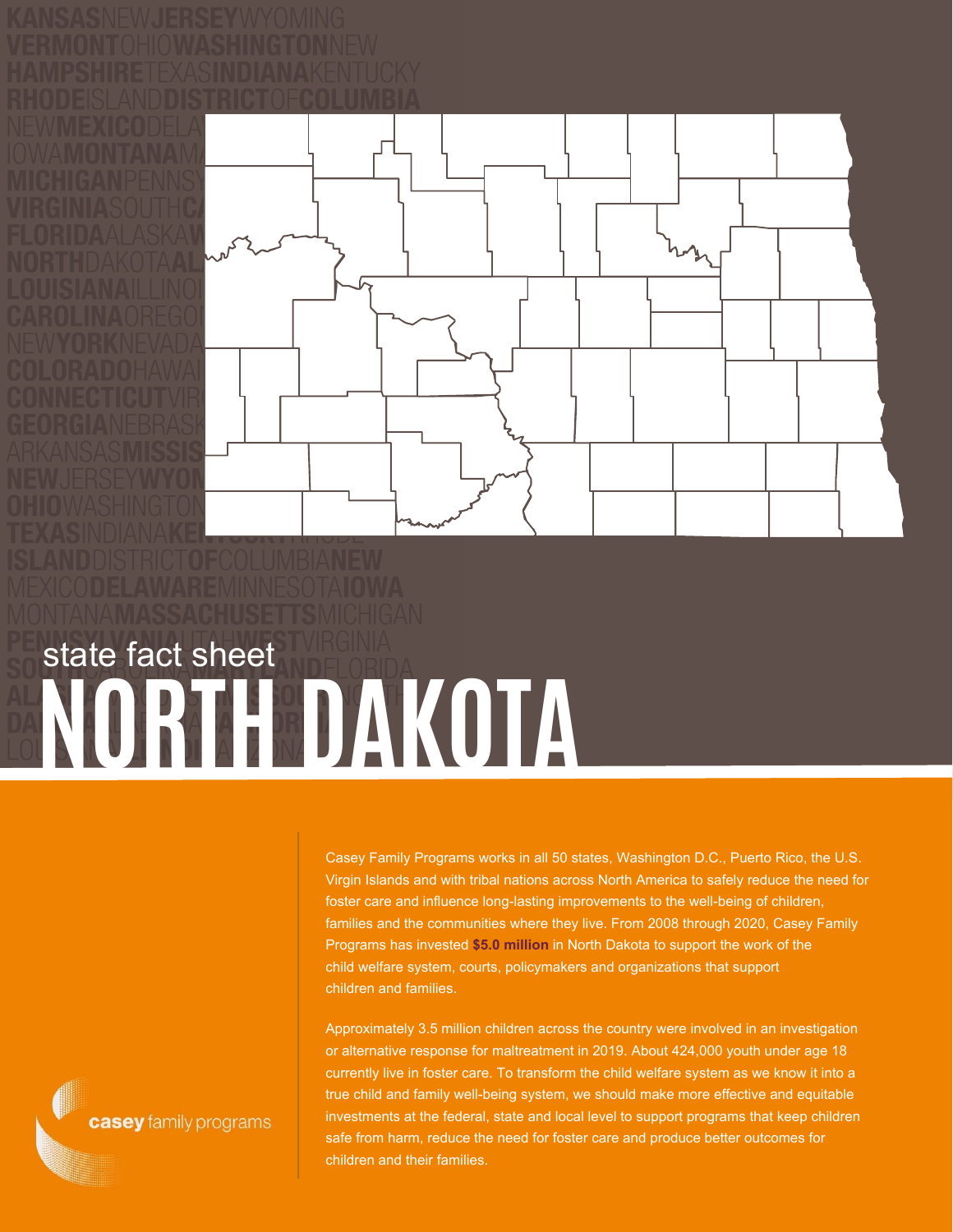We talk about a "foster care system," but the goal is to create a child and family well-being system that prevents abuse and neglect and helps every child grow up safely in his or her own family whenever possible. Rather than waiting for maltreatment to occur, we can improve the safety of children who have come to the attention of child protective services by helping their families with evidence-based and promising practices.

Across North Dakota in 2019, approximately:



Most states currently are limited to using the bulk of the \$9.8 billion in dedicated federal child welfare funding only for services related to foster care. The Family First Prevention Services Act of 2018 and the Family First Transition Act of 2019 provide states with the historic opportunity to invest federal funding to support preventive services, including substance abuse, mental health and parental skill training, so more children can remain safely at home. States and tribes now have access to new federal prevention resources to help keep children safe from harm in the first place by helping strengthen their families.

How federal child welfare funding is currently aligned in North Dakota\*:

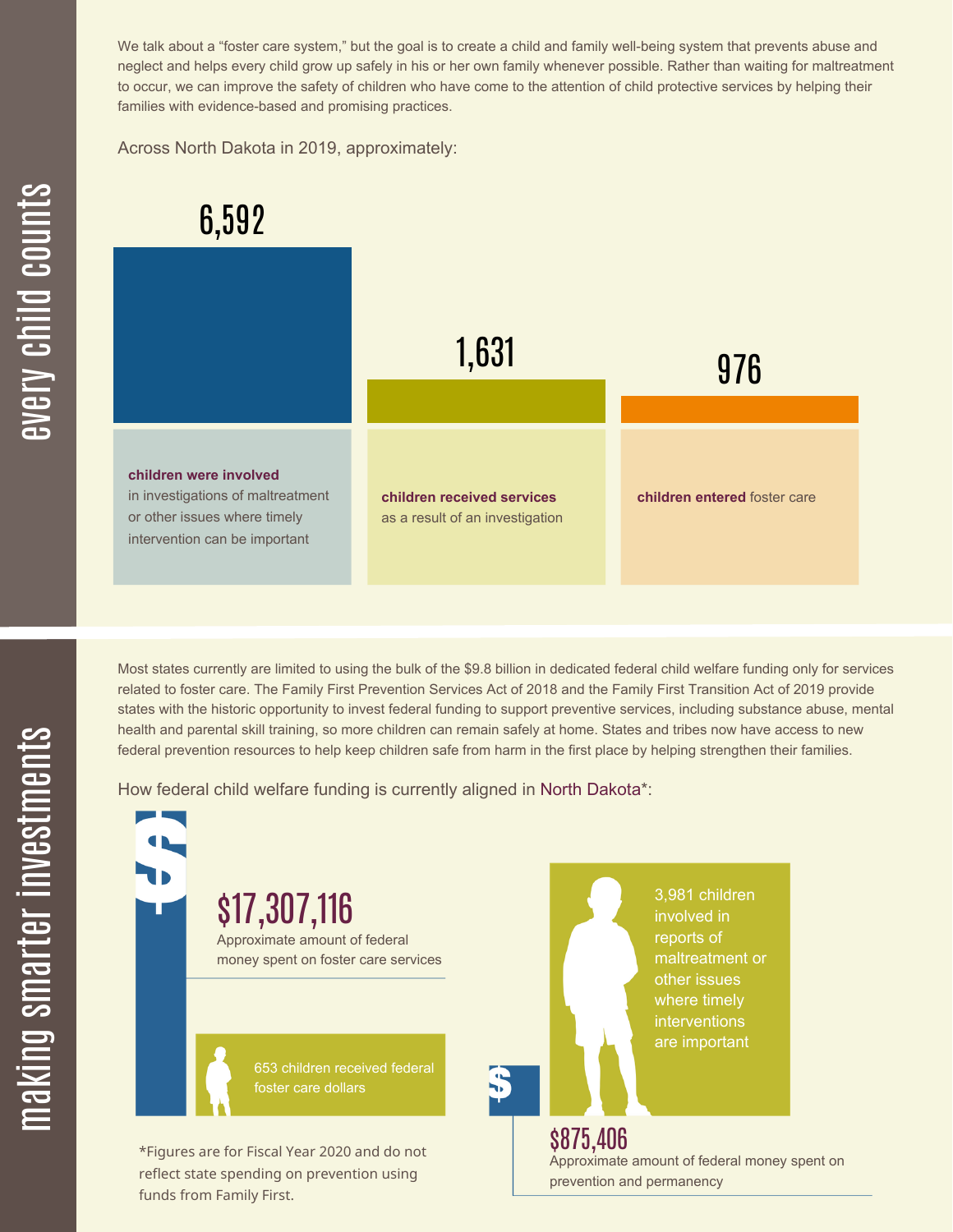Numbers may not equal 100% due to rounding.

\*"Other" includes transferred to another agency, ran away or died.

Safety and effective response go hand in hand. Most children enter foster care due to neglect and other reasons — not because of physical or sexual abuse. In North Dakota, providing targeted and effective interventions as soon as possible, including by accessing new federal resources provided under the Family First Prevention Services Act and the Family First Transition Act, can safely allow children to remain with their families and thrive.

Reasons children in North Dakota enter foster care:



\*"Other" includes parental substance abuse, child substance abuse, child disability, child behavior problems, parent death, parent incarceration, caretaker inability to cope, relinquishment or inadequate housing.

What happens to children who end up in foster care? Most are safely reunited with their own family or extended family. A significant number are adopted. Under the Family First Prevention Services Act, communities can more easily invest in helping more children to grow up in safe, stable families by providing appropriate and timely services prior to the need for removal, or after they return home or have been adopted.

Among children in North Dakota who exited foster care in 2019:



98% of children in North Dakota do not experience a repeat occurrence of maltreatment within six months

 $\overline{\mathbf{C}}$  $\leq$  $\overline{\mathbf{C}}$  $\overline{\mathsf{Z}}$  $\overline{\mathbf{C}}$ 

 $\equiv$ 

 $\blacksquare$ e  $\boldsymbol{\mathcal{C}}$  $\overline{\mathbf{C}}$  $\overline{\phantom{a}}$  $\overline{\mathbf{C}}$  $\mathcal{C}$ <u>م</u>

 $\equiv$ 

el<br>O  $\overline{\phantom{0}}$  $\blacksquare$ 

t<br>B

mily